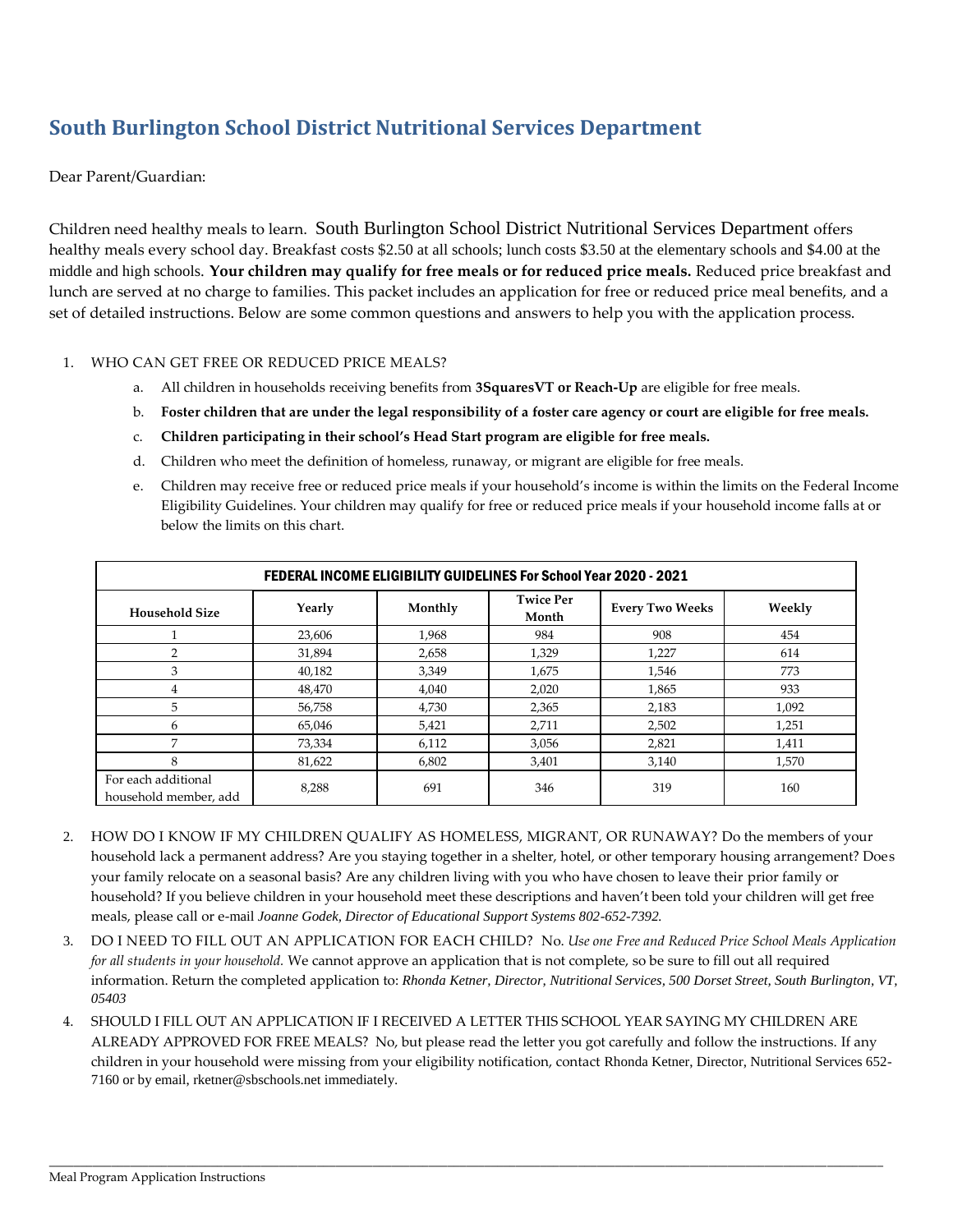- 5. MY CHILD'S APPLICATION WAS APPROVED LAST YEAR. DO I NEED TO FILL OUT A NEW ONE? Yes. Your child's application is only good for that school year and for the first few days of this school year. You must send in a new application unless the school told you that your child is eligible for the new school year. If you do not send in a new application that is approved by the school or you have not been notified that your child is eligible for free meals, your child will be charged the full price for meals.
- 6. I GET WIC. CAN MY CHILDREN GET FREE MEALS? Children in households participating in WIC may be eligible for free or reduced price meals; a meal application is needed. Please send in an application.
- 7. WILL THE INFORMATION I GIVE BE CHECKED? We may also ask you to send written proof of the household income you report.
- 8. IF I DON'T QUALIFY NOW, MAY I APPLY LATER? Yes, you may apply at any time during the school year. For example, children with a parent or guardian who becomes unemployed may become eligible for free and reduced price meals if the household income drops below the income limit.
- 9. WHAT IF I DISAGREE WITH THE SCHOOL'S DECISION ABOUT MY APPLICATION? You should talk to your school officials. You also may ask for a hearing by calling or writing to: Amadee Denton 802-652- 7056 or adenton@sbschools.net.
- 10. MAY I APPLY IF SOMEONE IN MY HOUSEHOLD IS NOT A U.S. CITIZEN? Yes. You, your children, or other household members do not have to be U.S. citizens to apply for free or reduced price meals.
- 11. WHAT IF MY INCOME IS NOT ALWAYS THE SAME? List the amount that you normally receive. For example, if you normally make \$1,000 each month, but you missed some work last month and only made \$900, put down that you made \$1,000 per month. If you normally get overtime, include it, but do not include it if you only work overtime sometimes. If you have lost a job or had your hours or wages reduced, use your current income.
- 12. WHAT IF SOME HOUSEHOLD MEMBERS HAVE NO INCOME TO REPORT? Household members may not receive some types of income we ask you to report on the application, or may not receive income at all. Whenever this happens, please write a '0' in the field. However, if any income fields are left empty or blank, those will also be counted as zeroes. Please be careful when leaving income fields blank, as we will assume you meant to do so.
- 13. WE ARE IN THE MILITARY. DO WE REPORT OUR INCOME DIFFERENTLY? Your basic pay and cash bonuses must be reported as income. If you get any cash value allowances for off-base housing, food, or clothing, or receive Family Subsistence Supplemental Allowance payments, it must also be included as income. However, if your housing is part of the Military Housing Privatization Initiative, do not include your housing allowance as income. Any additional combat pay resulting from deployment is also excluded from income.
- 14. WHAT IF THERE ISN'T ENOUGH SPACE ON THE APPLICATION FOR MY FAMILY? List any additional household members on a separate piece of paper and attach it to your application. Contact Rhonda Ketner, Director, Nutritional Services 652-7160 or by email, rketner@sbschools.net immediately **to** receive a second application.
- 15. MY FAMILY NEEDS MORE HELP. ARE THERE OTHER PROGRAMS WE MIGHT APPLY FOR? To find out how to apply for **3SquaresVT** or other assistance benefits, contact your local assistance office or call **1-800-479-6151**.

\_\_\_\_\_\_\_\_\_\_\_\_\_\_\_\_\_\_\_\_\_\_\_\_\_\_\_\_\_\_\_\_\_\_\_\_\_\_\_\_\_\_\_\_\_\_\_\_\_\_\_\_\_\_\_\_\_\_\_\_\_\_\_\_\_\_\_\_\_\_\_\_\_\_\_\_\_\_\_\_\_\_\_\_\_\_\_\_\_\_\_\_\_\_\_\_\_\_\_\_\_\_\_\_\_\_\_\_\_\_\_\_\_\_\_\_\_\_\_\_\_\_\_\_\_\_\_\_\_\_\_\_\_\_

If you have other questions or need help, call 802-652-7160

Sincerely, *Rhonda L Ketner*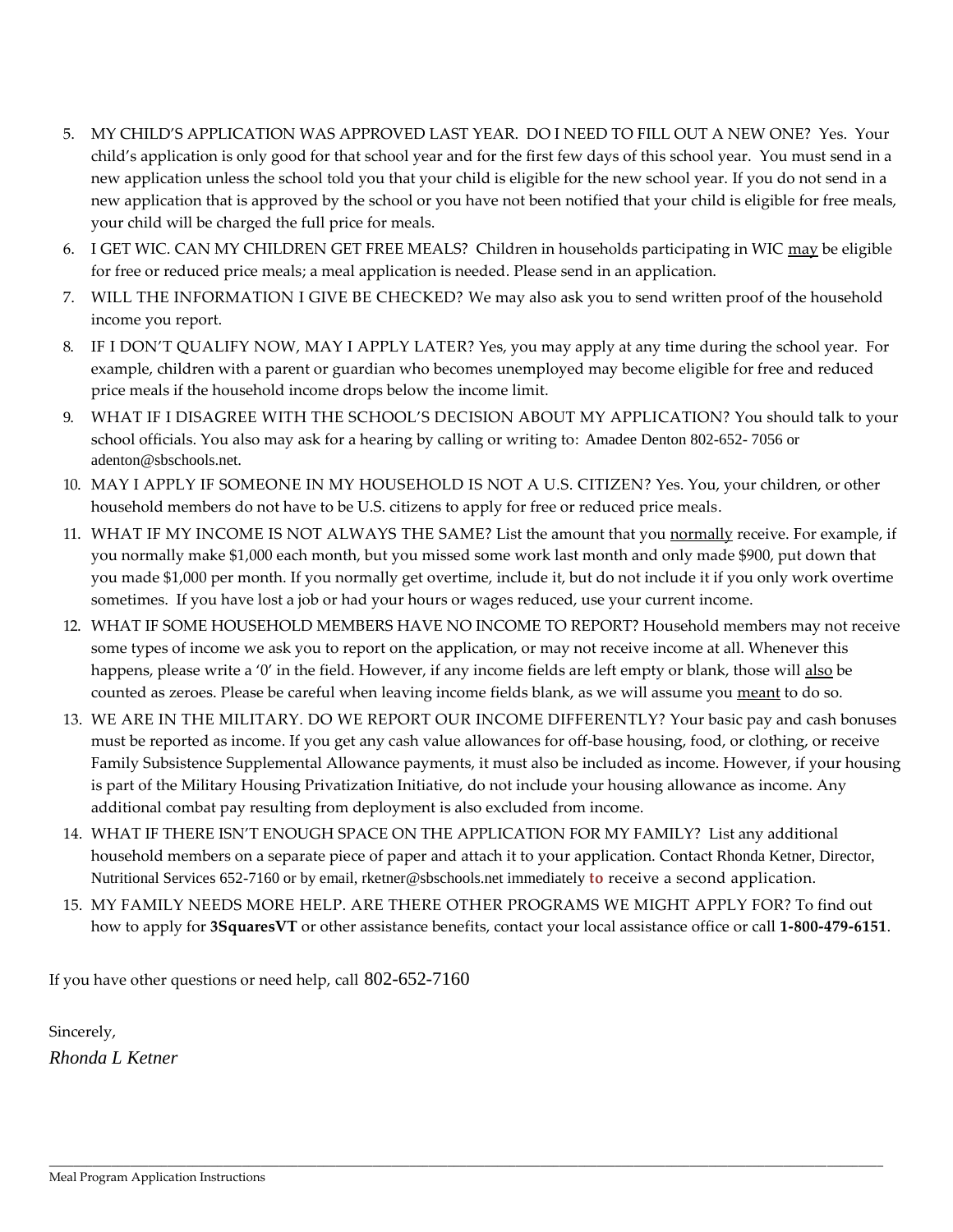In accordance with Federal civil rights law and U.S. Department of Agriculture (USDA) civil rights regulations and policies, the USDA, its Agencies, offices, and employees, and institutions participating in or administering USDA programs are prohibited from discriminating based on race, color, national origin, sex, disability, age, or reprisal or retaliation for prior civil rights activity in any program or activity conducted or funded by USDA.

Persons with disabilities who require alternative means of communication for program information (e.g. Braille, large print, audiotape, American Sign Language, etc.), should contact the Agency (State or local) where they applied for benefits. Individuals who are deaf, hard of hearing or have speech disabilities may contact USDA through the Federal Relay Service at (800) 877-8339. Additionally, program information may be made available in languages other than English.

To file a program complaint of discrimination, complete the USDA Program Discrimination Complaint Form, (AD-3027) found online at: http://www.ascr.usda.gov/complaint\_filing\_cust.html, and at any USDA office, or write a letter addressed to USDA and provide in the letter all of the information requested in the form. To request a copy of the complaint form, call (866) 632-9992. Submit your completed form or letter to USDA by: (1) mail: U.S. Department of Agriculture

\_\_\_\_\_\_\_\_\_\_\_\_\_\_\_\_\_\_\_\_\_\_\_\_\_\_\_\_\_\_\_\_\_\_\_\_\_\_\_\_\_\_\_\_\_\_\_\_\_\_\_\_\_\_\_\_\_\_\_\_\_\_\_\_\_\_\_\_\_\_\_\_\_\_\_\_\_\_\_\_\_\_\_\_\_\_\_\_\_\_\_\_\_\_\_\_\_\_\_\_\_\_\_\_\_\_\_\_\_\_\_\_\_\_\_\_\_\_\_\_\_\_\_\_\_\_\_\_\_\_\_\_\_\_

Office of the Assistant Secretary for Civil Rights 1400 Independence Avenue, SW Washington, D.C. 20250-9410; (2) fax: (202) 690-7442; or (3) email: program.intake@usda.gov.

This institution is an equal opportunity provider.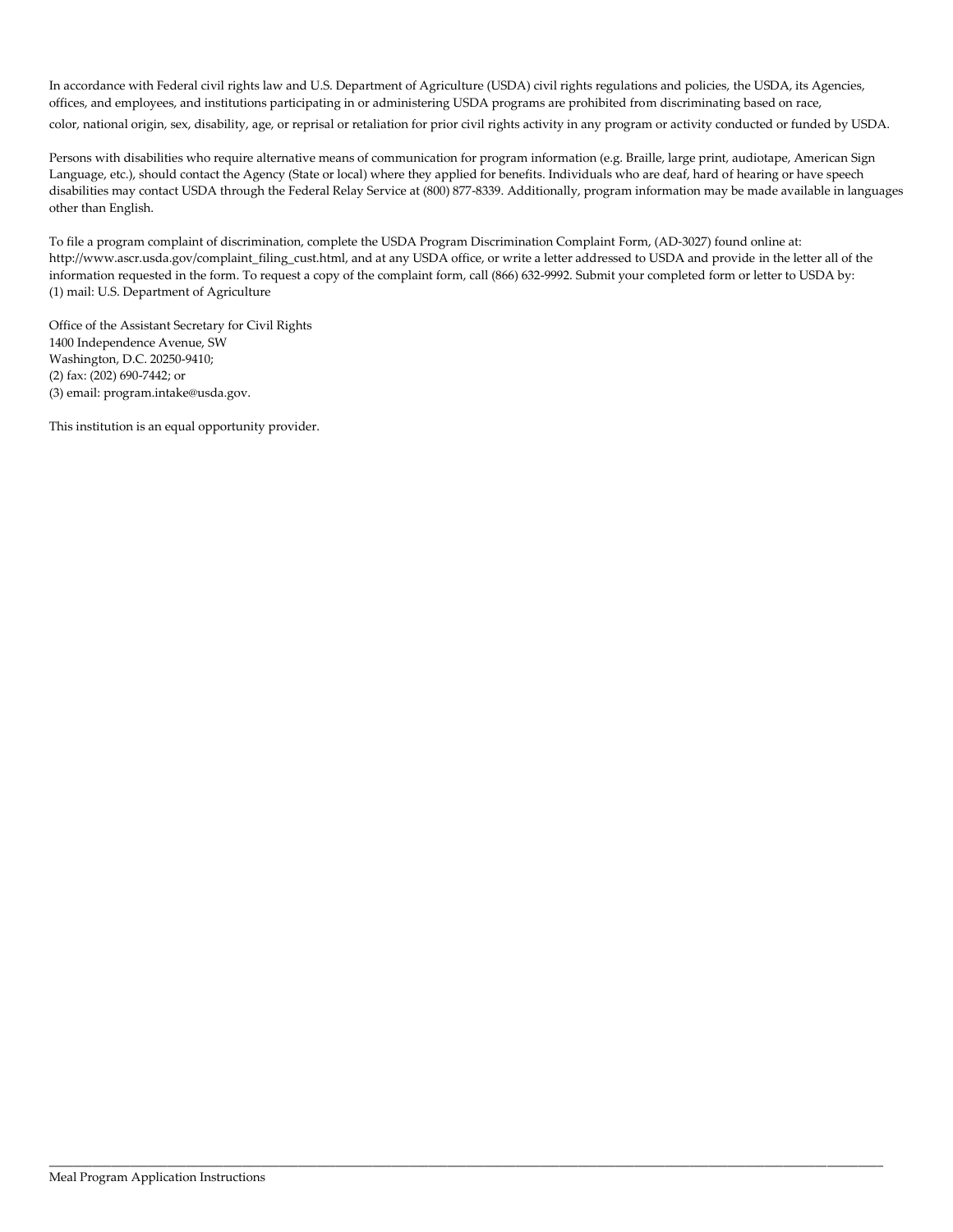# How to Apply for Free and Reduced Price School Meals

Please use these instructions to help you fill out the application for free or reduced price school meals. You only need to submit one application per household, even if your children attend more than one school in South Burlington School District. The application must be filled out completely to certify your children for free or reduced price school meals.

Please follow these instructions in order! Each step of the instructions is the same as the steps on your application. If at any time you are not sure what to do next, please contact . Rhonda Ketner, Director, Nutritional Services 652-7160 or by email, rketner@sbschools.net immediately

#### **PLEASE USE A PEN (NOT A PENCIL) WHEN FILLING OUT THE APPLICATION AND DO YOUR BEST TO PRINT CLEARLY.**

### Step 1: LIST ALL HOUSEHOLD MEMBERS WHO ARE INFANTS, CHILDREN, AND STUDENTS UP TO AND INCLUDING GRADE 12

Tell us how many infants, children, and school students live in your household. They do NOT have to be related to you to be a part of your household.

## **Who should I list here?**

When filling out this section, please include all members in your household who are:

- Children age 18 or under and are supported with the household's income;
- In your care under a foster arrangement, or qualify as homeless, migrant, or runaway youth;
- Students attending South Burlington School District, *regardless of age.*

A) *List each child's name.* For each child, print their first name, middle initial and last name. Use one line of the application for each child. When printing names, write one letter in each box, stop if you run out of space. If there are more children present than lines on the application, attach a second piece of paper with all required information for the additional children.

B) *List the school name and grade. Is the child a student?* Mark 'Yes' or 'No' under the column titled "Student" to tell us which children attend school.

C) *Do you have any foster children?* If any children listed are foster children, mark the "Foster Child" box next to the child's name. Foster children who live with you may count as members of your household and should be listed on your application. If you are *only* applying for foster children, after completing STEP 1, skip to STEP 4 of the application and these instructions.

D) *Are any children homeless, migrant, or runaway?* If you believe any child listed in this section may meet this description, please mark the "Homeless, Migrant, Runaway" box next to the child's name and complete all steps of the application.

Step 2: DO ANY HOUSEHOLD MEMBERS (INCLUDING YOU) CURRENTLY PARTICIPATE IN ONE OR MORE OF THE FOLLOWING ASSISTANCE PROGRAMS: 3SquaresVT OR Reach-Up

**If anyone in your household participates in the assistance programs listed below, your children are eligible for free school meals: ● 3SquaresVT [food stamps] ● Reach-Up**

A) IF *NO ONE* IN YOUR HOUSEHOLD PARTICIPATES IN ANY OF THE ABOVE LISTED PROGRAMS:

- *Circle 'NO' and skip to STEP 3 on these instructions and STEP 3 on your application.*
	- *Leave STEP 2 blank.*

B) IF *ANYONE* IN YOUR HOUSEHOLD PARTICIPATES IN ANY OF THE ABOVE LISTED PROGRAMS:

• *Circle 'YES' and provide a case number for3SquaresVT or Reach-Up.* You only need to write one case number. If you participate in one of these programs and do not know your case number, contact: **the Benefits Service Center at (800) 479-6151.** You must provide a case number on your application if you circled "YES". • *Skip to STEP 4.*

### Step 3: REPORT INCOME FOR ALL HOUSEHOLD MEMBERS

**A) Report all income earned by children.** Refer to the chart titled "Sources of Income for Children" in these instructions and report the combined gross income for **ALL** children listed in Step 1 in your household in the box marked "Total Child Income." Only count foster children's income if you are applying for them together with the rest of your household. It is optional for the household to list foster children living with them as part of the household.

\_\_\_\_\_\_\_\_\_\_\_\_\_\_\_\_\_\_\_\_\_\_\_\_\_\_\_\_\_\_\_\_\_\_\_\_\_\_\_\_\_\_\_\_\_\_\_\_\_\_\_\_\_\_\_\_\_\_\_\_\_\_\_\_\_\_\_\_\_\_\_\_\_\_\_\_\_\_\_\_\_\_\_\_\_\_\_\_\_\_\_\_\_\_\_\_\_\_\_\_\_\_\_\_\_\_\_\_\_\_\_\_\_\_\_\_\_\_\_\_\_\_\_\_\_\_\_\_\_\_\_\_\_\_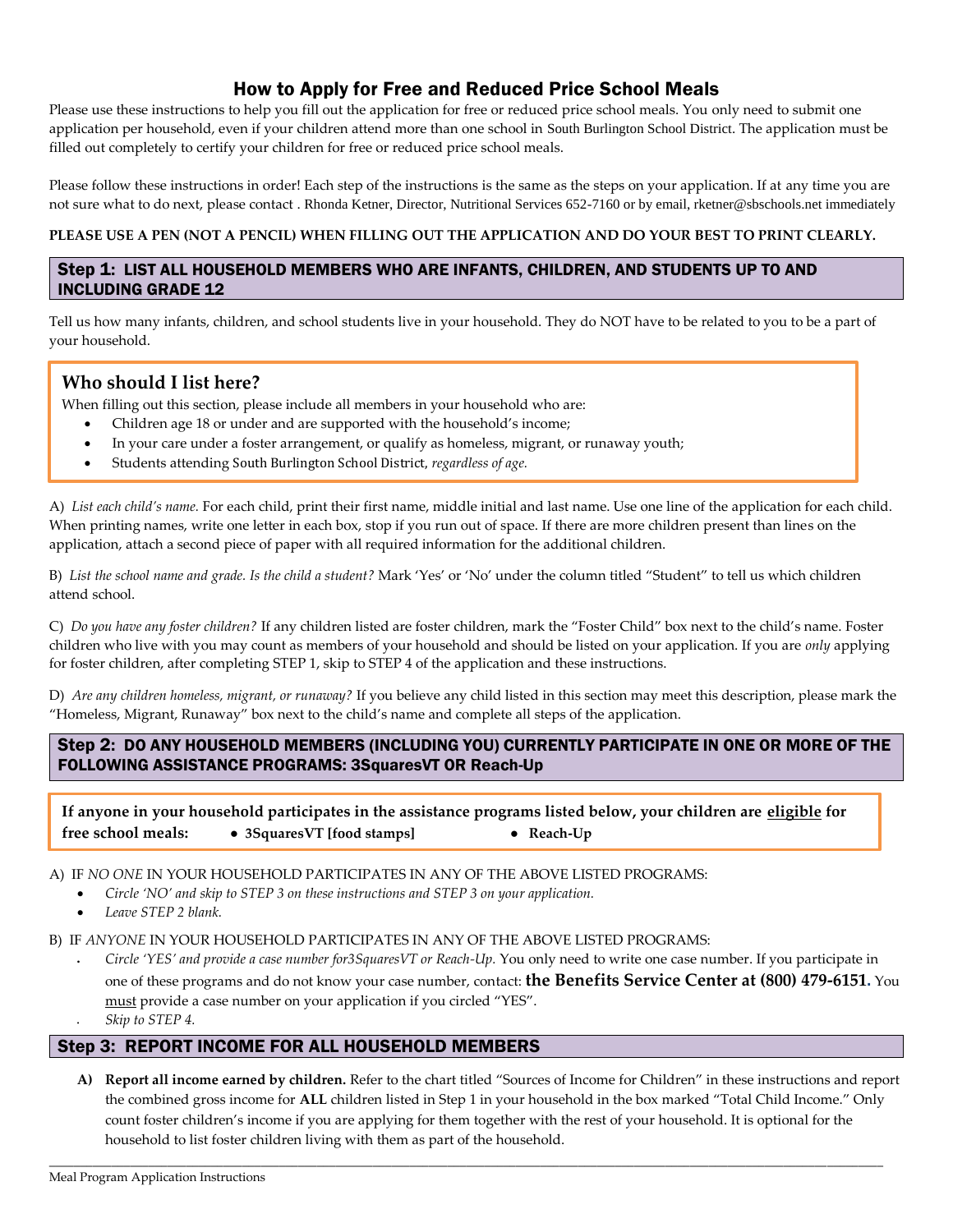# How to Apply for Free and Reduced Price School Meals (cont'd)

#### **What is Child Income?\***

Child income is money received from outside your household that is paid **directly** to your children. Many households do not have any child income. Use the chart below to determine if your household has child income to report. *\*Infrequent earnings received on an irregular basis, such as payment for occasional baby-sitting or mowing lawns are not included.* 

| <b>Sources of Income for Children</b> |                                                  |            |                                                                             |  |  |
|---------------------------------------|--------------------------------------------------|------------|-----------------------------------------------------------------------------|--|--|
| <b>Sources of Child Income</b>        |                                                  | Example(s) |                                                                             |  |  |
|                                       | Earnings from work                               |            | A child has a job where they earn a salary or wages.                        |  |  |
|                                       | Social Security                                  |            | A child is blind or disabled and receives Social Security benefits.         |  |  |
|                                       | <b>Disability Payments</b>                       |            | A parent is disabled, retired, or deceased, and their child receives social |  |  |
|                                       | Survivor's Benefits                              |            | security benefits.                                                          |  |  |
|                                       | Income from persons <i>outside</i> the household |            | A friend or extended family member regularly gives a child spending money.  |  |  |
|                                       | Income from any other source                     |            | A child receives income from a private pension fund, annuity, or trust.     |  |  |

#### **FOR EACH ADULT HOUSEHOLD MEMBER:**

#### **Who should I list here?**

#### **When filling out this section, please include all members in your household who are:**

• Living with you and share income and expenses, *even if not related and even if they do not receive income of their own.*

Do **not** include people who:

- Live with you but are not supported by your household's income **and** do not contribute income to your household.
- Children and students already listed in Step 1

#### **How do I fill in the income amount and source?**

*FOR EACH TYPE OF INCOME:*

- Use the charts in this section to determine if your household has income to report.
- Report all amounts in **gross income** ONLY. Report all income in whole dollars. Do not include cents.
	- o Gross income is the total income received before taxes or deductions.
		- Many people think of income as the amount they "take home" and not the total, "gross" amount. Make sure that the income you report on this application has NOT been reduced to pay for taxes, insurance premiums, or any other amounts taken from your pay.
- Write a "0" in any fields where there is no income to report. Any income fields left empty or blank will be counted as zeroes. If you write '0' or leave any fields blank, you are certifying (promising) that there is no income to report. If local officials have known or available information that your household income was reported incorrectly, your application will be verified for cause.

B) *List Adult Household member's name.* Print the name of each household member in the boxes marked "Names of Adult Household Members (First and Last)." Do not list any household members you listed in STEP 1. If a child listed in STEP 1 has income, follow the instructions in STEP 3, part A.

C) *Report earnings from work.* Refer to the chart titled "Sources of Income for Adults" in these instructions and report all income from work in the "Earnings from Work" field on the application. This is usually the money received from working at jobs. If you are a selfemployed business or farm owner, you will report your net income.

#### **What if I am self-employed?**

If you are self-employed, report income from that work as a **net** amount. This is calculated by subtracting the total operating expenses of your business from its gross receipts or revenue.

D) *Report income from Public Assistance/Child Support/Alimony.* Refer to the chart titled "Sources of Income for Adults" in these instructions and report all income that applies in the "Public Assistance/Child Support/Alimony" field on the application. Do not report the value of any cash value public assistance benefits NOT listed on the chart. If income is received from child support or alimony, only court-ordered payments should be reported here. Informal but regular payments should be reported as "other" income in the next part.

\_\_\_\_\_\_\_\_\_\_\_\_\_\_\_\_\_\_\_\_\_\_\_\_\_\_\_\_\_\_\_\_\_\_\_\_\_\_\_\_\_\_\_\_\_\_\_\_\_\_\_\_\_\_\_\_\_\_\_\_\_\_\_\_\_\_\_\_\_\_\_\_\_\_\_\_\_\_\_\_\_\_\_\_\_\_\_\_\_\_\_\_\_\_\_\_\_\_\_\_\_\_\_\_\_\_\_\_\_\_\_\_\_\_\_\_\_\_\_\_\_\_\_\_\_\_\_\_\_\_\_\_\_\_